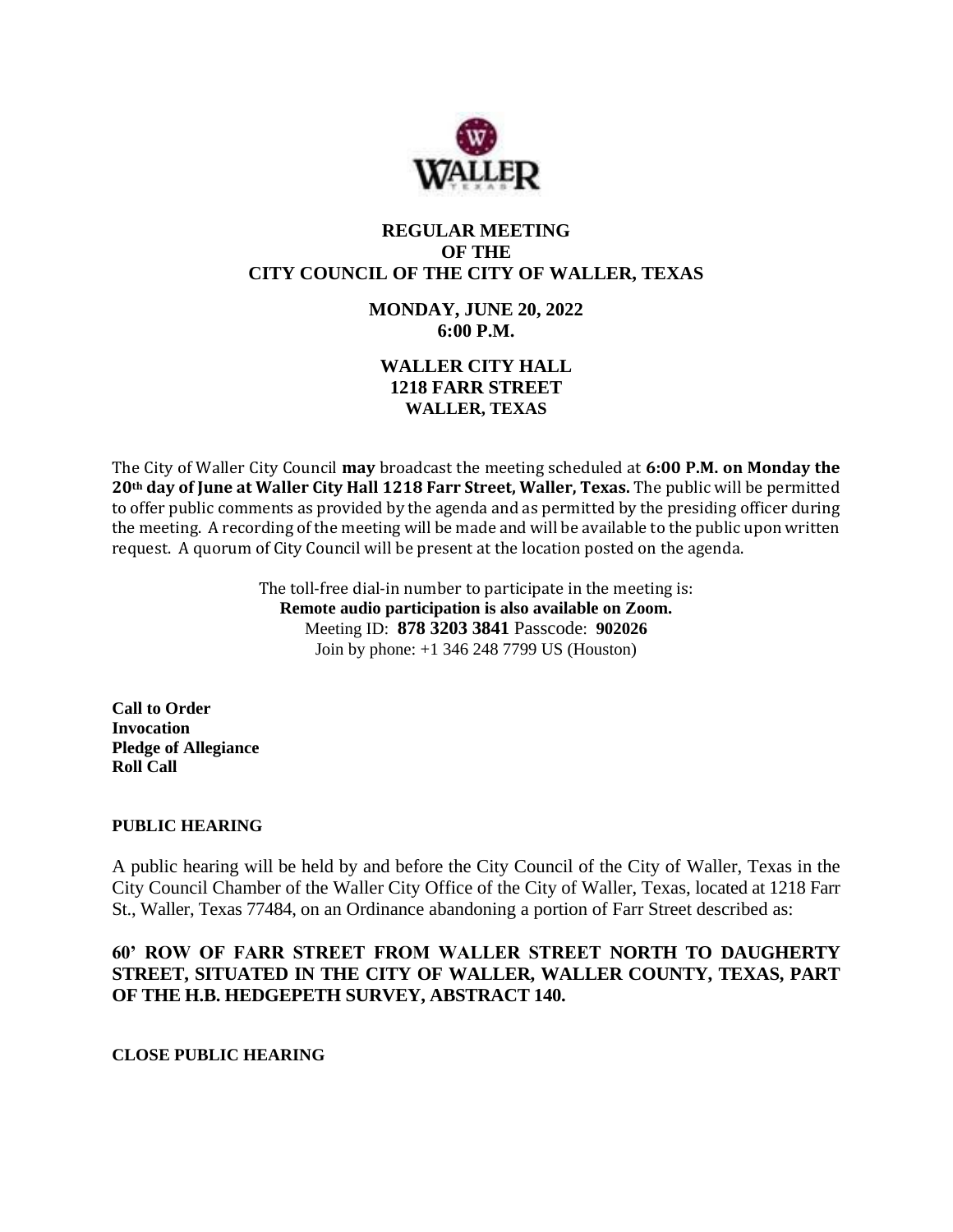### **PRESENTATION – Waller Economic Development Corporation John Isom**

### **PRESENTATION- Closner Equipment Bennett Closner**

### **COMMUNICATIONS FROM THE PUBLIC**

Please fill out a "Citizen Registration Card" form in order to address the Council. Turn in the form prior to Communications from the Public to the City Secretary. Speakers are limited to three minutes. The purpose of this item is to allow the public an opportunity to address the Mayor and City Council on issues that are not on the agenda. The Council cannot take action but may refer this item to a department head or direct that this item be placed on a future regular Council agenda.

Any interested person may appear before City Council to speak on an item on the agenda. Before the start of the meeting, the person must request such appearance in writing and identify the agenda item on which he/she wishes to speak. The person will be called to speak when the agenda item comes before City Council for discussion or action. Comments are limited to 3 minutes.

### **CONSENT AGENDA ITEMS**

This agenda consists of non-controversial, or "housekeeping" items required by law. Items may be removed from the Consent Agenda by any Councilmember making such a request prior to a motion and vote on the Consent Agenda.

- 1. Approval of Minutes for May 16, 2022, Regular Meeting.
- 2. Approval of Minutes for May 17, 2022, Special Meeting.
- 3. Approval of Minutes for May 21, 2022, Workshop.
- 4. Approval of Minutes for May 31, 2022, Special Meeting.

### **REGULAR AGENDA ITEMS**

- 5. Discussion and possible action regarding the appointment of Mayor Pro Tem.
- 6. Discussion and possible action regarding the appointment of the Municipal Court Judge.
- 7. Discussion and possible action regarding the re-appointment of an Emergency Management Coordinator and alternate.
- 8. Discussion and possible action regarding **Ordinance #594**, an ordinance authorizing setting of time and place of City Council meeting by Resolution; providing for severability and repealing all ordinances in conflict herewith.
- 9. Discussion and possible action regarding **Resolution #2022-14**, a resolution authorizing the setting of the time and place of City Council Meetings by resolution.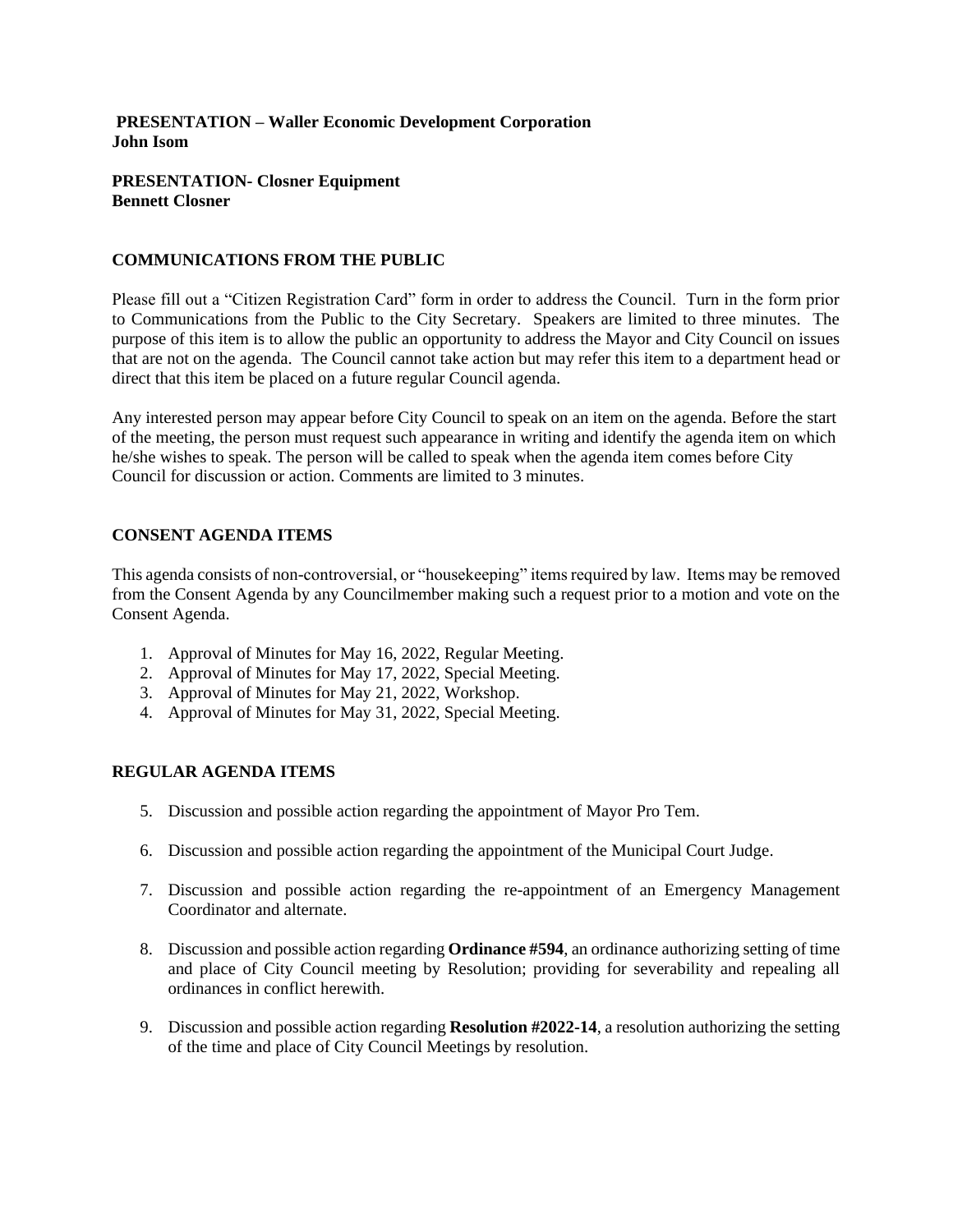- 10. Discussion and possible action regarding the City of Waller to abandon the 60'Right of Way of Farr Street from Waller Street north of Daugherty Street, situated in the City of Waller, Waller County, Texas part of the H.B. Hedgepeth Survey, abstract 140.
- 11. Discussion and possible action regarding the model 38T44 single axle 300-gallon jet machine being declared as surplus and approval to sell at the next auction.
- 12. Discussion and possible action regarding TCEQ Sanitary Control **Ordinance # 595** (Wells), an ordinance establishing rules and regulations regarding sanitation and pollution control of the areas in proximity to the city's public water supply wells.
- 13. Discussion and possible action to approve Finishes Solutions LLC, to furnish and install hardware to make Waller City Hall front doors ADA compliant.
- 14. Discussion and possible action regarding the approval of the preliminary replat of Waller Main Street Reserves.
- 15. Discussion and possible action to approve a new agreement for tax assessment and collection services with Waller ISD.

### **EXECUTIVE SESSIONS**

- 16. Pursuant to Chapter 551 of the Texas Government Code, the City Council will convene in Executive Session pursuant of Section 551.074 Personnel Matters, to deliberate the appointment, employment, evaluation, reassignment, duties, discipline, or dismissal of a public officer or employee-Police Chief, Captain.
- 17. The City Council will convene into executive session pursuant to Section 551.072 of the Texas Government Code to deliberate the purchase, exchange, lease, or value of real property.

#### **RECONVENE IN OPEN SESSION**

18. Discussion and possible action regarding matters discussed in Executive Session.

#### **MAYOR-COUNCIL REPORTS**

#### **STAFF REPORTS**

- a. Cynthia Ward, City Secretary
- b. Gene Schmidt, Public Works Director
- c. Michael Lopez, Police Captain, and Acting Chief of Police
- d. John Isom, WEDC Director
- e. Travis Sellers, City Engineer

### **ELECTED OFFICIAL REPORTS**